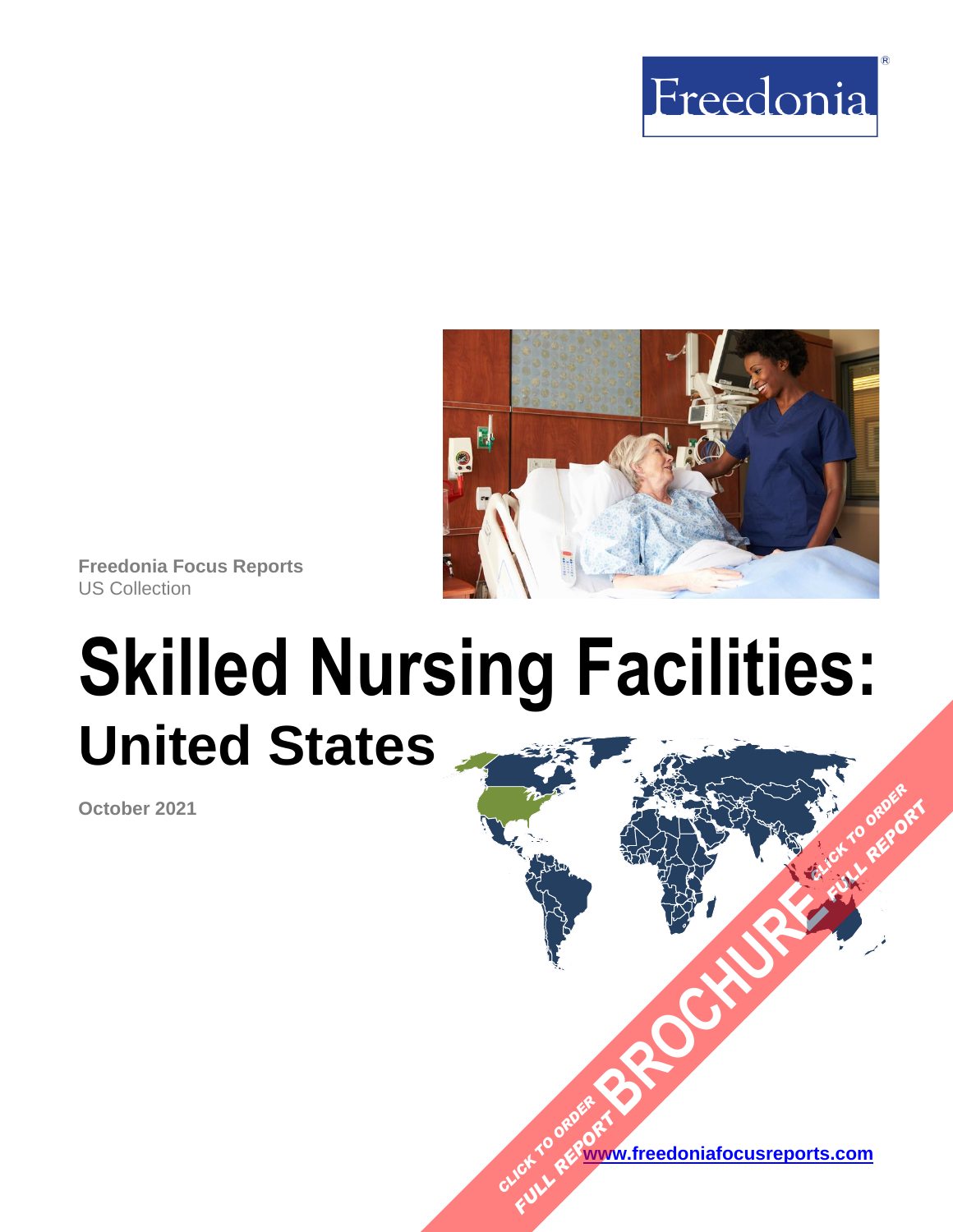# **Table of Contents**

|    | 1. Highlights                       | 3              |
|----|-------------------------------------|----------------|
|    | 2. Market Environment               | 5              |
|    | <b>Historical Trends</b>            | 5              |
|    | Key Economic Indicators             | $\overline{7}$ |
|    | <b>Elderly Population Outlook</b>   | 8              |
|    | <b>Regulatory Factors</b>           | 10             |
| 3. | <b>Segmentation &amp; Forecasts</b> | 12             |
|    | Operators                           | 12             |
|    | For-Profit                          | 16             |
|    | Nonprofit                           | 16             |
|    | <b>Funding Sources</b>              | 19             |
|    | Medicaid                            | 20             |
|    | Medicare                            | 21             |
|    | Private Healthcare Insurance        | 22             |
|    | Out-of-Pocket                       | 23             |
|    | <b>Other Sources</b>                | 24             |
|    | 4. Industry Structure               | 26             |
|    | <b>Industry Characteristics</b>     | 26             |
|    | <b>Market Leaders</b>               | 30             |
|    | <b>Genesis HealthCare</b>           | 30             |
|    | The Ensign Group                    | 30             |
|    | Life Care Centers of America        | 31             |
|    | 5. About This Report                | 32             |
|    | Scope                               | 32             |
|    | Sources                             | 33             |
|    | <b>Industry Codes</b>               | 33             |
|    | Freedonia Methodology               | 33             |
|    | Resources                           | 35             |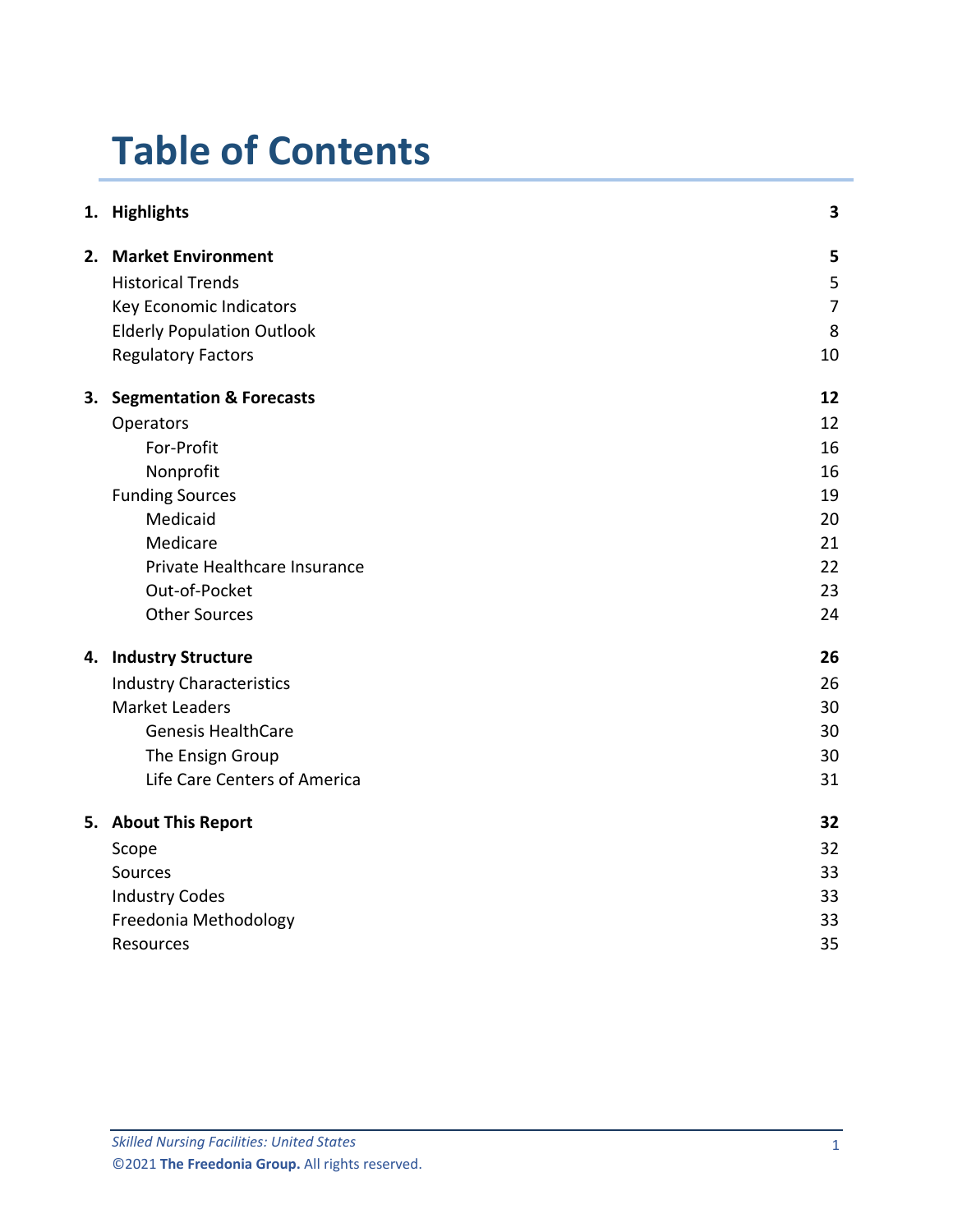# **List of Tables & Figures**

| Figure 1   Key Trends in US Skilled Nursing Facilities Revenues, 2020 - 2025                  | 3              |
|-----------------------------------------------------------------------------------------------|----------------|
| Figure 2   US Skilled Nursing Facilities Revenue Trends w/ Healthcare Expenditures,           |                |
|                                                                                               |                |
| $2010 - 2020$                                                                                 | 5              |
| Figure 3   US Skilled Nursing Facilities Revenue Trends w/ Resident Population Aged 80 Yrs    |                |
| & Older, 2010 - 2020                                                                          | 6              |
| Table 1   Key Indicators for US Skilled Nursing Facilities Revenues, 2010 - 2025 (US\$ bil)   | $\overline{7}$ |
| Figure 4   US Resident Population Aged 80 Years & Older, 2002 - 2050 (YoY%∆)                  | 8              |
| Table 2   US Resident Population Aged 65 & Older by Age Group, 2010 - 2020 (mil persons)      | 9              |
| Table 3   US Resident Population Aged 65 & Older by Age Group, 2020 - 2025 (mil persons)      | 9              |
| Table 4   US Skilled Nursing Facilities Regulations                                           | 10             |
| Figure 5   US Skilled Nursing Facilities Revenues by Operator Type, 2010 - 2025 (US\$ bil)    | 12             |
| Table 5   US Skilled Nursing Facilities Revenues by Operator Type, 2010 - 2025 (US\$ mil)     | 12             |
| Figure 6   US Skilled Nursing Facilities Revenues by Operator Type, 2010 - 2025 (%)           | 13             |
| Figure 7   US Survey: Projections & Preferences Regarding Aging Among Population Aged 18      |                |
| & Older, 2021 (%)                                                                             | 14             |
| Figure 8   US Skilled Nursing Facilities Revenues by Funding Source, 2010 - 2025 (US\$ bil)   | 19             |
| Table 6   US Skilled Nursing Facilities Revenues by Funding Source, 2010 - 2025 (US\$ mil)    | 19             |
| Figure 9   US Skilled Nursing Facilities Revenues by Funding Source, 2010 - 2025 (%)          | 20             |
| Figure 10   US Skilled Nursing Facilities Revenue Concentration, 2007 - 2017                  | 26             |
| Figure 11   US Skilled Nursing Facilities Net Profit Margin by Operator Type, 2010 - 2019 (%) | 28             |
| Table 7   US Skilled Nursing Facilities Net Profit Margin by Operator Type, 2010 - 2019 (%)   | 28             |
| Figure 12   US Skilled Nursing Facilities Firms, Establishments, & Employment, 2010 - 2019    | 29             |
| Table 8   US Skilled Nursing Facilities Firms, Establishments, & Employment, 2010 - 2019      | 29             |
| Table 9   Leading Operators of Skilled Nursing Facilities in the US                           | 30             |
| Table 10   NAICS & SIC Codes Related to Skilled Nursing Facilities                            | 33             |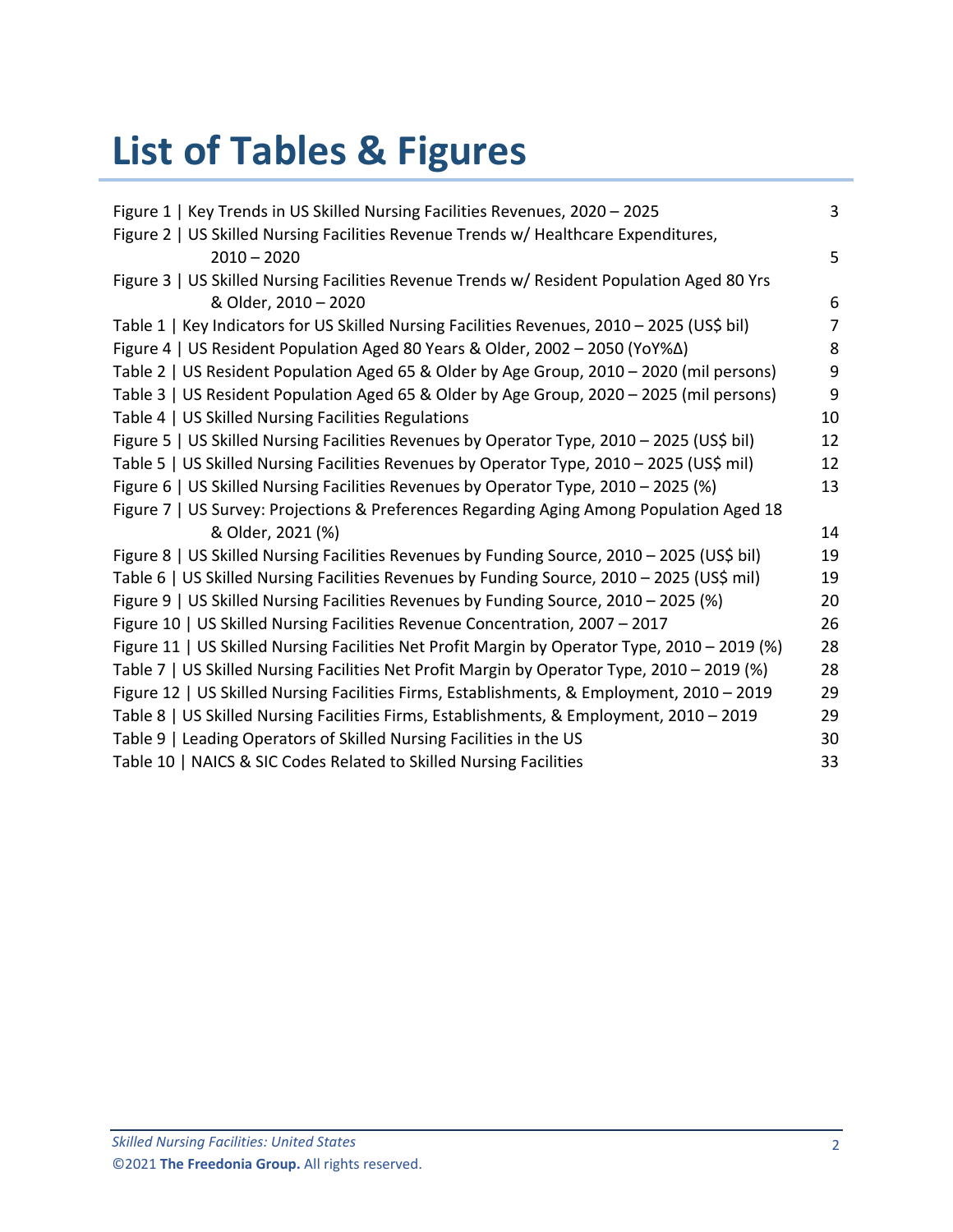# <span id="page-3-0"></span>**5. About This Report**

# <span id="page-3-1"></span>**Scope**

This report forecasts to 2021 and 2025 the revenues of US skilled nursing facilities in nominal US dollars. Total revenues are segmented by operator type in terms of:

- for-profit
- nonprofit

Total revenues are also segmented by funding source as follows:

- Medicaid
- Medicare
- private healthcare insurance
- out-of-pocket
- other sources such as charitable contributions and private grants, long-term care insurance, and the US Department of Veterans Affairs

To illustrate historical trends, total revenues and the various segments are provided in annual series from 2010 to 2020. In addition, the net profit margin and the number of firms, establishments, and employees are provided for the 2010-2019 period.

This report represents the revenues of skilled nursing facilities (i.e., establishments primarily engaged in operating skilled nursing facilities). The skilled nursing care provided by assisted living facilities, continuing care retirement communities, hospitals, and home healthcare agencies is excluded from the scope of this report unless these organizations maintain independent establishments primarily focused on operating skilled nursing facilities. Also excluded from the scope of this report are services provided by caregivers who are directly employed by the patient or family and care that is provided by the family members.

This report includes the results of a proprietary national online consumer survey of US adults (age 18+). This Freedonia Focus Reports National Survey has a sample size of approximately 2,000, screened for response quality, and representative of the US population on the demographic measures of age, gender, geographic region, race/ethnicity, household income, and the presence/absence of children in the household.

Key macroeconomic indicators are also provided with quantified trends. Other various topics, including profiles of pertinent leading companies, are covered in this report. A full outline of report items by page is available in the Table of Contents.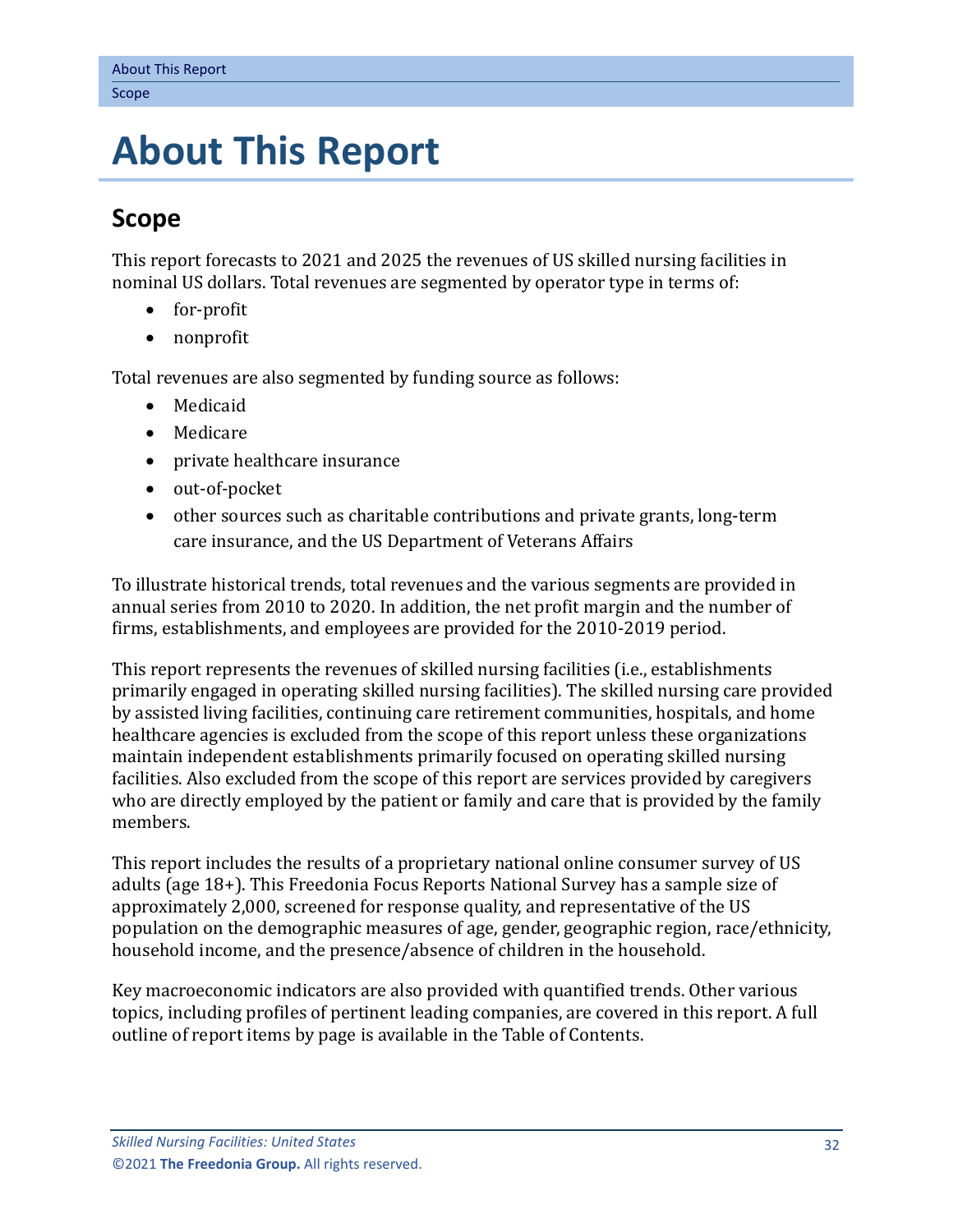### <span id="page-4-0"></span>**Sources**

*Skilled Nursing Facilities: United States* (FF40050) represents the synthesis and analysis of data from various primary, secondary, macroeconomic, and demographic sources, such as:

- firms participating in the industry, and their suppliers and customers
- government/public agencies
- intergovernmental and non-governmental organizations
- proprietary national consumer survey data
- trade associations and their publications
- the business and trade press
- indicator forecasts by The Freedonia Group
- the findings of other reports and studies by The Freedonia Group

Specific sources and additional resources are listed in the Resources section of this publication for reference and to facilitate further research.

# <span id="page-4-1"></span>**Industry Codes**

<span id="page-4-3"></span>

| Table 10   NAICS & SIC Codes Related to Skilled Nursing Facilities |                                                      |                                                         |                                        |  |  |  |  |
|--------------------------------------------------------------------|------------------------------------------------------|---------------------------------------------------------|----------------------------------------|--|--|--|--|
| NAICS/SCIAN 2017<br>North American Industry Classification System  |                                                      | <b>SIC</b><br><b>Standard Industrial Classification</b> |                                        |  |  |  |  |
| 623110                                                             | Nursing Care Facilities (Skilled Nursing Facilities) | 8051                                                    | <b>Skilled Nursing Care Facilities</b> |  |  |  |  |

Source: US Census Bureau

# <span id="page-4-2"></span>**Freedonia Methodology**

The Freedonia Group, a subsidiary of MarketResearch.com, has been in business for more than 30 years and in that time has developed a comprehensive approach to data analysis that takes into account the variety of industries covered and the evolving needs of our customers.

Every industry presents different challenges in market sizing and forecasting, and this requires flexibility in methodology and approach. Freedonia methodology integrates a variety of quantitative and qualitative techniques to present the best overall picture of a market's current position as well as its future outlook: When published data are available, we make sure they are correct and representative of reality. We understand that published data often have flaws either in scope or quality, and adjustments are made accordingly. Where no data are available, we use various methodologies to develop market sizing (both top-down and bottom-up) and then triangulate those results to come up with the most accurate data series possible. Regardless of approach, we also talk to industry participants to verify both historical perspective and future growth opportunities.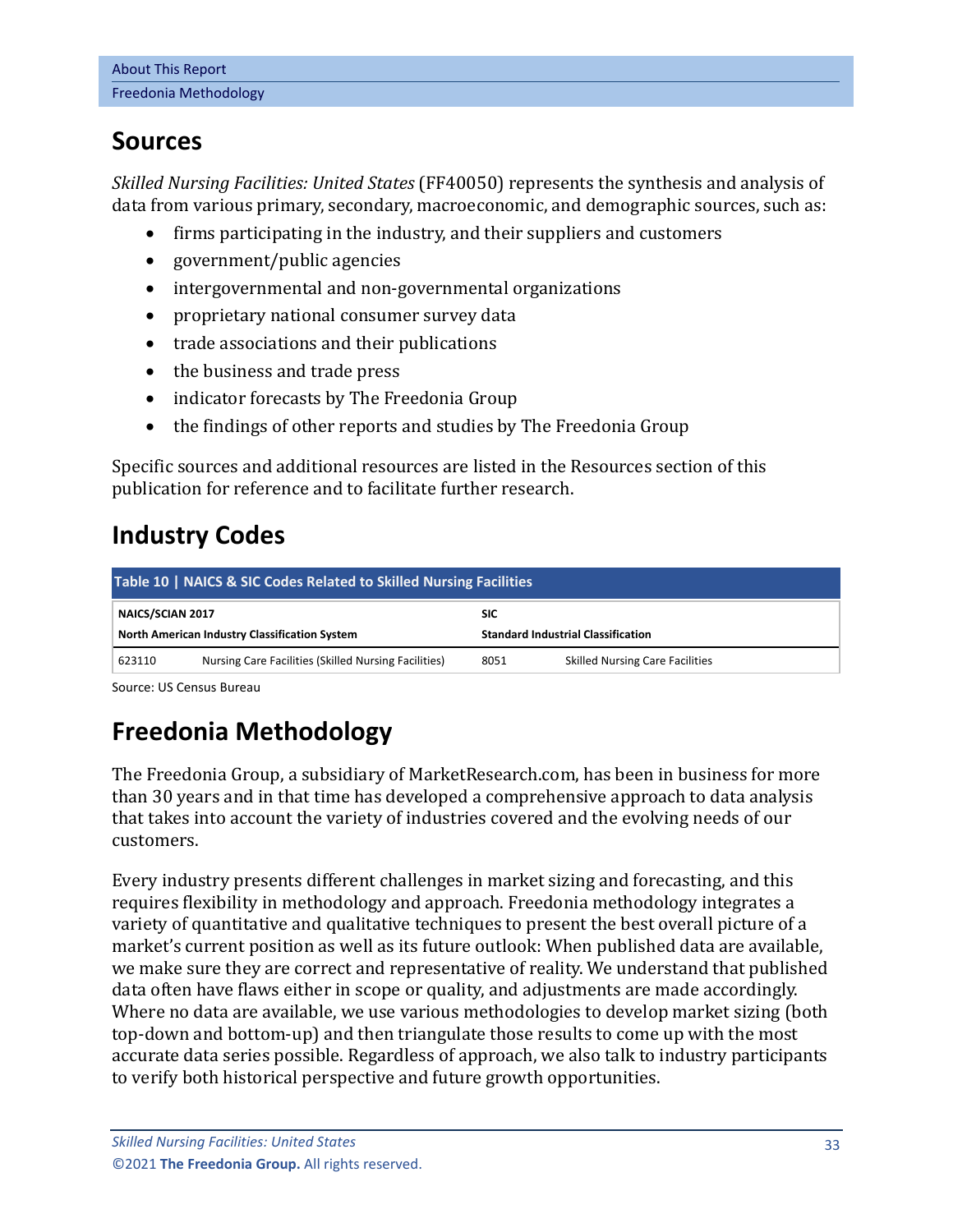| <b>About This Report</b> |
|--------------------------|
| Freedonia Methodology    |

Methods used in the preparation of Freedonia market research include, but are not limited to, the following activities: comprehensive data mining and evaluation, primary research, consensus forecasting and analysis, ratio analysis using key indicators, regression analysis, end use growth indices and intensity factors, purchase power parity adjustments for global data, consumer and end user surveys, market share and corporate sales analysis, product lifespan analysis, product or market life cycle analysis, graphical data modeling, long-term historical trend analysis, bottom-up and top-down demand modeling, and comparative market size ranking.

Freedonia quantifies trends in various measures of growth and volatility. Growth (or decline) expressed as an average annual growth rate (AAGR) is the least squares growth rate, which takes into account all available datapoints over a period. The volatility of datapoints around a least squares growth trend over time is expressed via the coefficient of determination, or  $r^2$ . The most stable data series relative to the trend carries an  $r^2$  value of 1.0; the most volatile – 0.0. Growth calculated as a compound annual growth rate (CAGR) employs, by definition, only the first and last datapoints over a period. The CAGR is used to describe forecast growth, defined as the expected trend beginning in the base year and ending in the forecast year. Readers are encouraged to consider historical volatility when assessing particular annual values along the forecast trend, including in the forecast year.

# **Copyright & Licensing**

The full report is protected by copyright laws of the United States of America and international treaties. The entire contents of the publication are copyrighted by The Freedonia Group.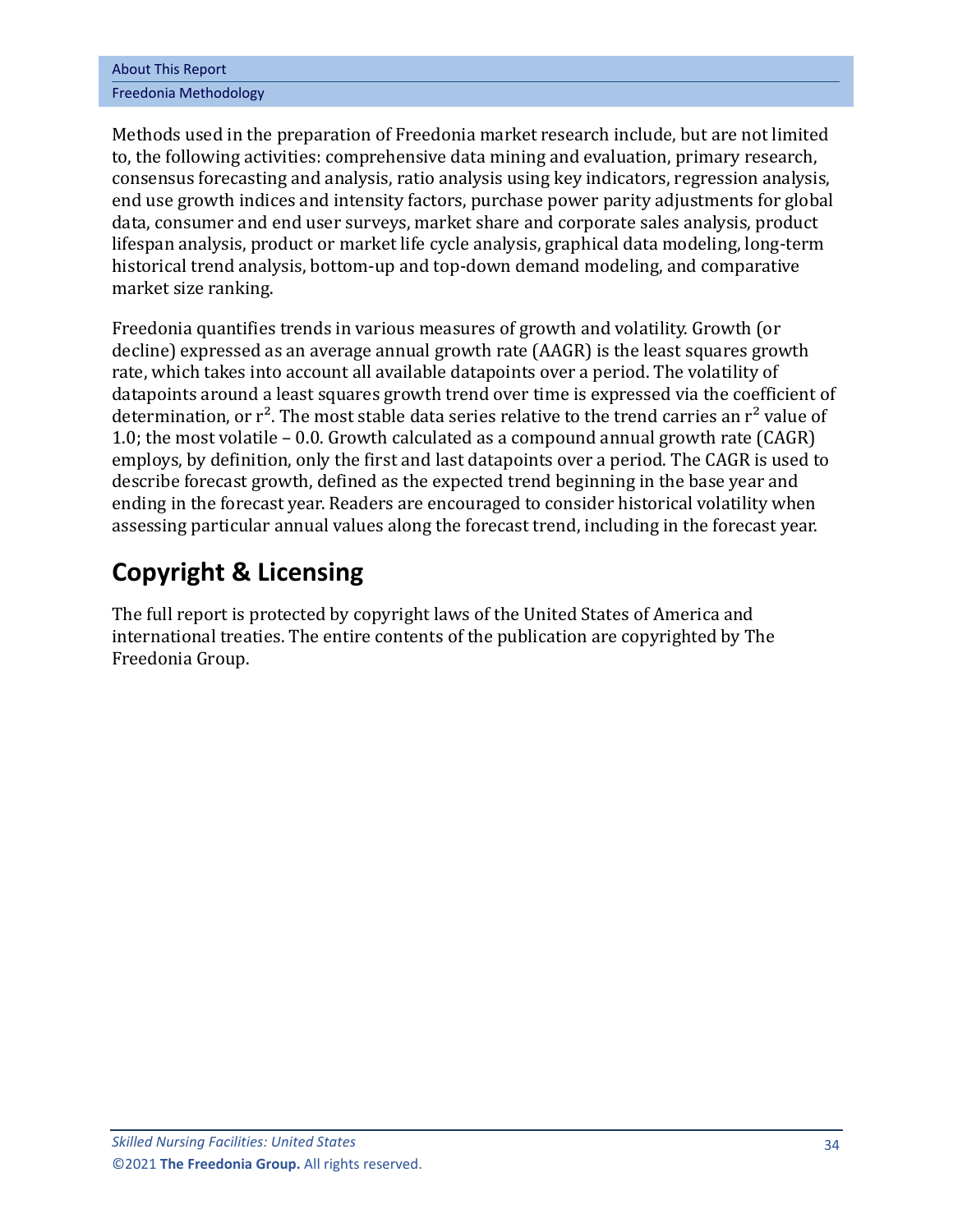### <span id="page-6-0"></span>**Resources**

#### **The Freedonia Group**

#### **[Freedonia Industry Studies](http://www.freedoniagroup.com/Home.aspx?ReferrerId=FL-Focus)**

*[Global Disposable Medical Gloves](http://www.freedoniagroup.com/DocumentDetails.aspx?ReferrerId=FL-FOCUS&studyid=3861) [Global Medical Face Shields](http://www.freedoniagroup.com/DocumentDetails.aspx?ReferrerId=FL-FOCUS&studyid=3869) [Global Pharmaceutical Packaging](http://www.freedoniagroup.com/DocumentDetails.aspx?ReferrerId=FL-FOCUS&studyid=3758) [Medical Device Packaging](http://www.freedoniagroup.com/DocumentDetails.aspx?ReferrerId=FL-FOCUS&studyid=3782) [Medical Nonwovens](http://www.freedoniagroup.com/DocumentDetails.aspx?ReferrerId=FL-FOCUS&studyid=3911)*

#### **[Freedonia Focus Reports](https://www.freedoniafocusreports.com/redirect.asp?progid=89534&url=/)**

*[Deathcare: United States](https://www.freedoniafocusreports.com/Deathcare-United-States-FF95065/?progid=89534) [Demographics: United States](https://www.freedoniafocusreports.com/Demographics-United-States-FF95050/?progid=89534) [Electronic Health Records: United States](https://www.freedoniafocusreports.com/Electronic-Health-Records-United-States-FF40065/?progid=89534) [Global Healthcare: United States](https://www.freedoniafocusreports.com/Global-Healthcare-FW40017/?progid=89534) [Healthcare: United States](https://www.freedoniafocusreports.com/Healthcare-United-States-FF40017/?progid=89534) [Healthcare Insurance: United States](https://www.freedoniafocusreports.com/Healthcare-Insurance-United-States-FF95013/?progid=89534) [Home Healthcare: United States](https://www.freedoniafocusreports.com/Home-Healthcare-United-States-FF40055/?progid=89534) [Kidney Dialysis Centers: United States](https://www.freedoniafocusreports.com/Kidney-Dialysis-Centers-United-States-FF40084/?progid=89534) [Medical Equipment & Supplies: United States](https://www.freedoniafocusreports.com/Medical-Equipment-Supplies-United-States-FF40018/?progid=89534) [Medical Services: United States](https://www.freedoniafocusreports.com/Medical-Services-United-States-FF95014/?progid=89534)*

#### **[Freedonia Custom Research](http://www.freedoniagroup.com/CustomResearch.aspx?ReferrerId=FL-Focus)**

#### **Trade Publications**

*Becker's Hospital Review Healthcare Tech Outlook HomeCare Home Health Care News Hospice News McKnight's Senior Living Modern Healthcare Provider SeniorCare.com Senior Housing News Skilled Nursing News Today's Caregiver*